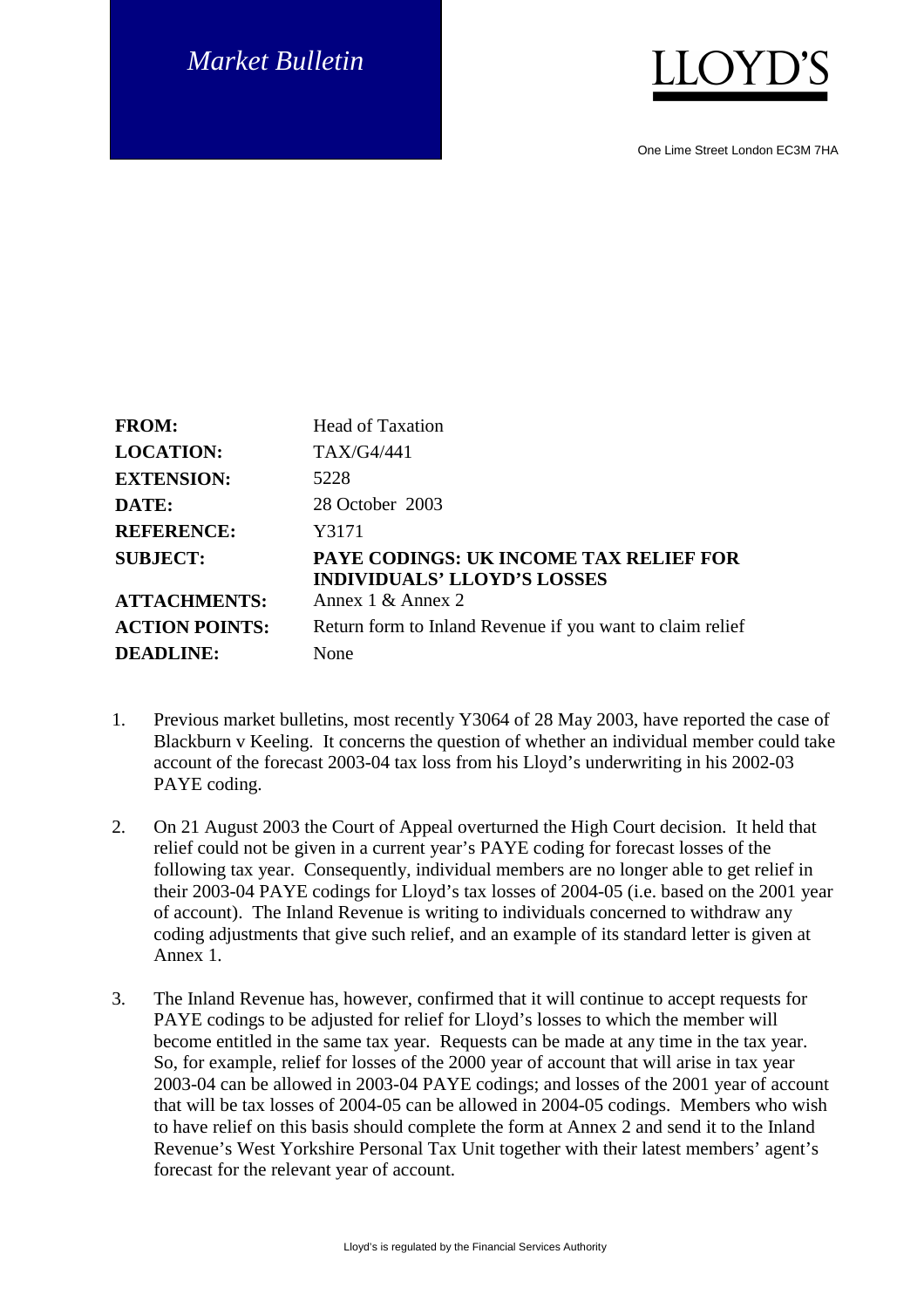- 4. Although the Inland Revenue will accept requests for PAYE coding relief at any time in a tax year, it will not accept loss relief claims for repayment or set-off of tax until the "relevant accounting period" has ended. This applies irrespective of whether the claim is made by letter or by completing box 18.8 of a Self-Assessment tax return. This means that the earliest date that a claim to repayment in respect of tax losses arising in 2003-04 (i.e. arising from losses in Lloyd's 2000 year of account) will be recognised is 1 January 2004. Claims in respect of losses arising in 2004-05 (i.e. arising from the 2001 year of account) will not be recognised until 1 January 2005.
- 5. This bulletin is being sent to all underwriting agents, recognised auditors, personal accountants and individual members who deal with their own tax affairs. If you have any questions, please contact Roger Ramage at Lloyd's on 020 7327 6852.

David Clissitt Head of Taxation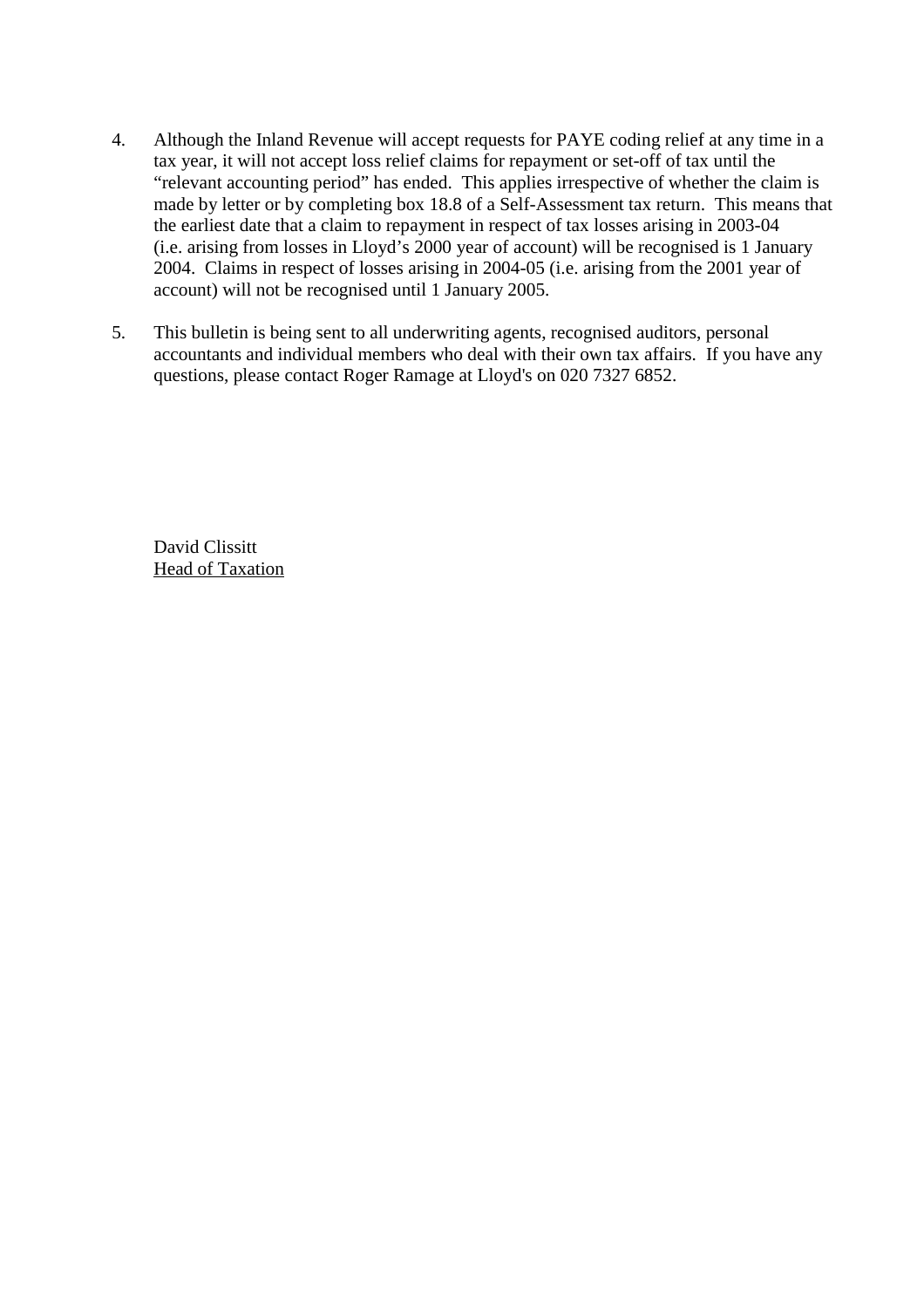

**W Yorks Personal Tax Unit Complex Personal Return Team** Crown House Victoria Street Shipley West Yorkshire BD17 7TW

**Tel** 01274 782998 *Monday to Friday 8.30 to 17.00*

**Fax** 01274 782868

**Our Ref** www.inlandrevenue.gov.uk

**Date Your Ref**

Dear Mr

When your 2003/04 code number was increased earlier this year, an adjustment for the anticipated 2004/05 underwriting loss was included on the understanding that it would be subsequently withdrawn, if the decision in the case of Blackburn v Keeling was overturned on appeal.

I am writing to inform you that judgment in favour of the Revenue was handed down by the Court of Appeal on 21 August. In arriving at his decision, Lord Justice Carnforth made it clear that an underwriting loss is not sustained until the relevant accounting period has ended. In consequence, relief cannot be given for a 2004/05 underwriting loss until on or after 1 January 2005, when the 2004 underwriting year has closed.

The coding adjustment for the loss will be withdrawn shortly and you will receive an amended notice of coding from the tax office responsible for the operation of PAYE on your salary or pension. A copy will also be sent to your accountant at the same time. The impact of withdrawing the relief will not be retrospective, so there will be no clawback of the additional tax that should have been deducted between 6 April 2003 and the date that your new code number becomes operative. You will, however, be facing greater monthly PAYE deductions from your earnings for the remainder of this tax year.

The way your code number has been altered means that less tax will be deducted from your 2003/04 earnings than would normally have been the case. The shortfall will become due on 31 January 2005, covered, in all likelihood, by the free standing credit created by the claim to relief for the 2004/05 underwriting loss.

A copy of this letter has been sent to your accountant

Yours sincerely

Richard Rowan Lloyd's Technical Inspector

Information is available in large print, audio tape and Braille formats. Type Talk service prefix number – 18001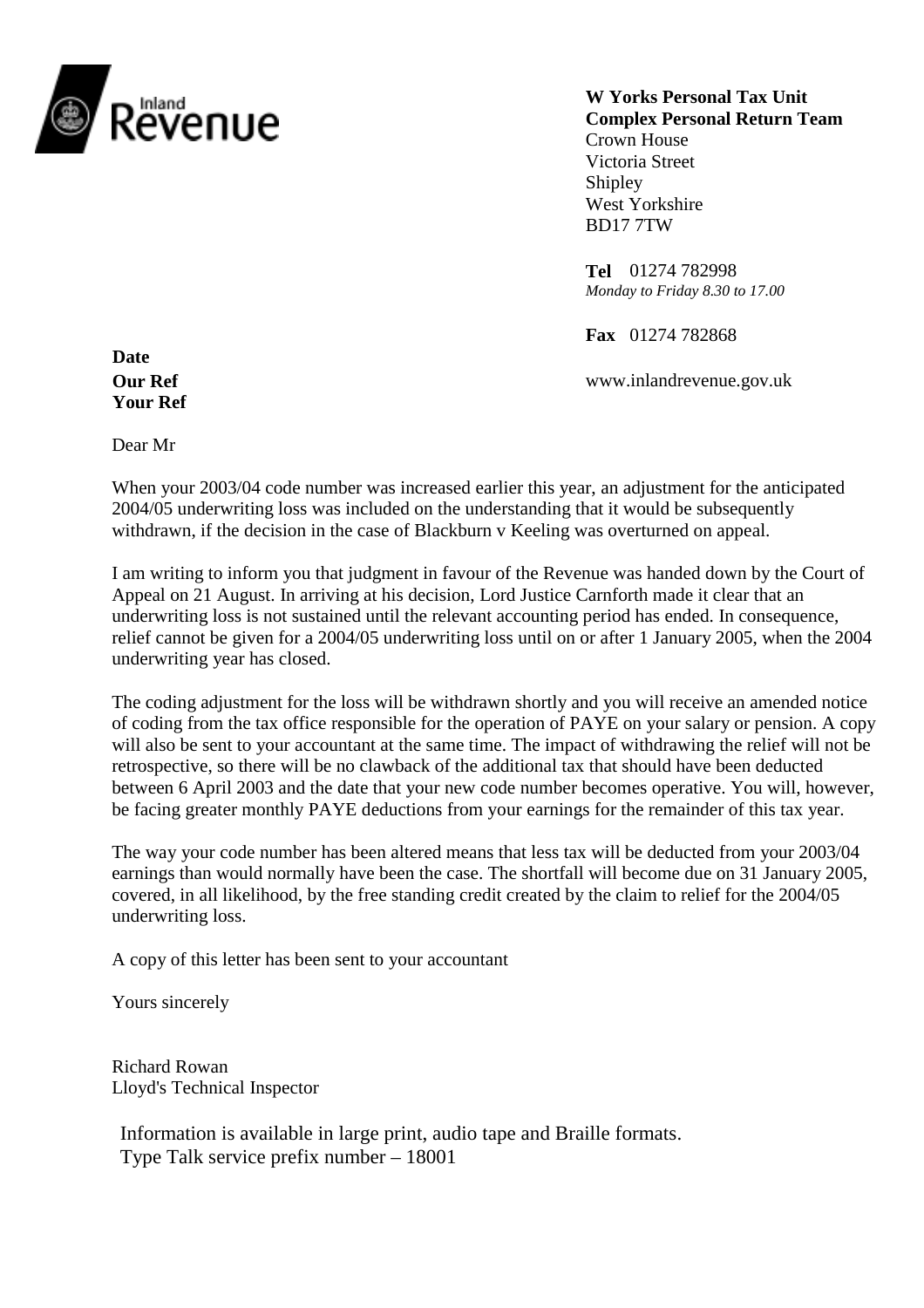Area Director: Val Sherred

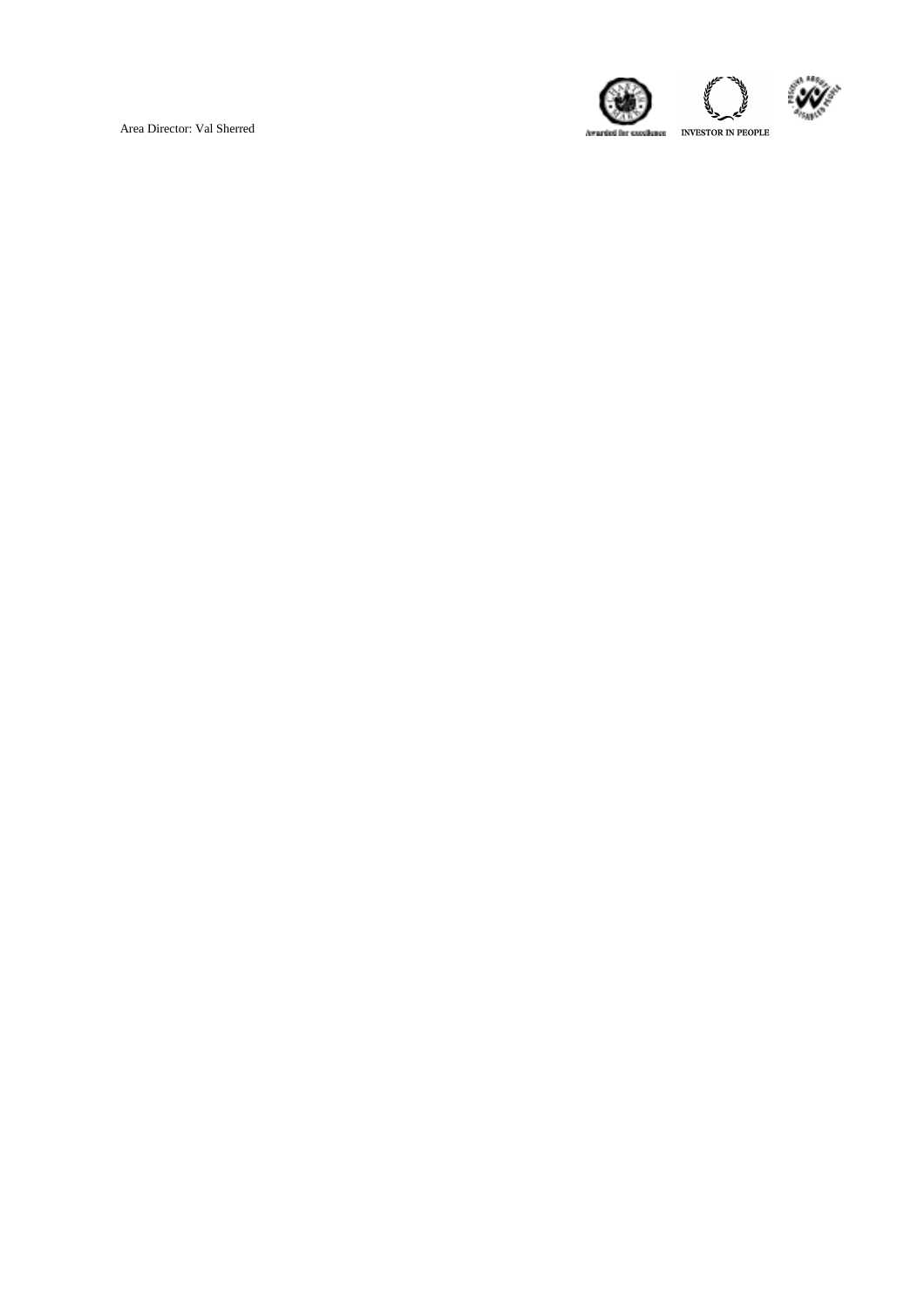| <b>To: West Yorkshire Personal Tax Unit</b>                                    |               |  |
|--------------------------------------------------------------------------------|---------------|--|
|                                                                                | Tax reference |  |
| Calculation of the coding adjustment for an estimated 200 /0 underwriting loss |               |  |
| Estimate of underwriting income of the year ended 31 December 200              |               |  |
| 1. Income from Funds at Lloyd's                                                |               |  |
| 2. Withdrawal or Release from SRF                                              |               |  |
| 3. Stop loss recoveries                                                        |               |  |
| 4. Other Lloyd's receipts                                                      |               |  |
| 5. Total of boxes 1. to 4.                                                     |               |  |
| Estimate of underwriting expenses of the year ended 31 December 200            |               |  |
| 6. Stop loss, Exeat or EPP premiums                                            |               |  |
| 7. Fees for bank guarantees or letters of credit                               |               |  |
| 8. Estimate of 200_ account syndicate losses*                                  |               |  |
| 9. Interest on underwriting loans                                              |               |  |
| 10. Members' agents fees                                                       |               |  |
| 11. Accountancy fees                                                           |               |  |
| 12. Other Lloyd's expenses                                                     |               |  |
| 13. Total of boxes 6. to 12.                                                   |               |  |
| 14. Estimated loss claimed for 200 0 line 13. less line 5.                     |               |  |
| 15. Name of employer or pension provider                                       |               |  |
|                                                                                |               |  |
| 17. PAYE Tax Office                                                            |               |  |

18. PAYE Tax Reference

19. Amount of losses to be included in code number for 200**\_\_**/0**\_\_**

Attach a separate schedule if more than one code number requires amendment

 **\* Please attach a copy of your members' agent's loss forecast for the relevant account**

**Note: To be acceptable, a request for a coding adjustment must be based on the underwriting loss arising in the same year. For example, only a 2003/04 underwriting loss, based on the 2000**